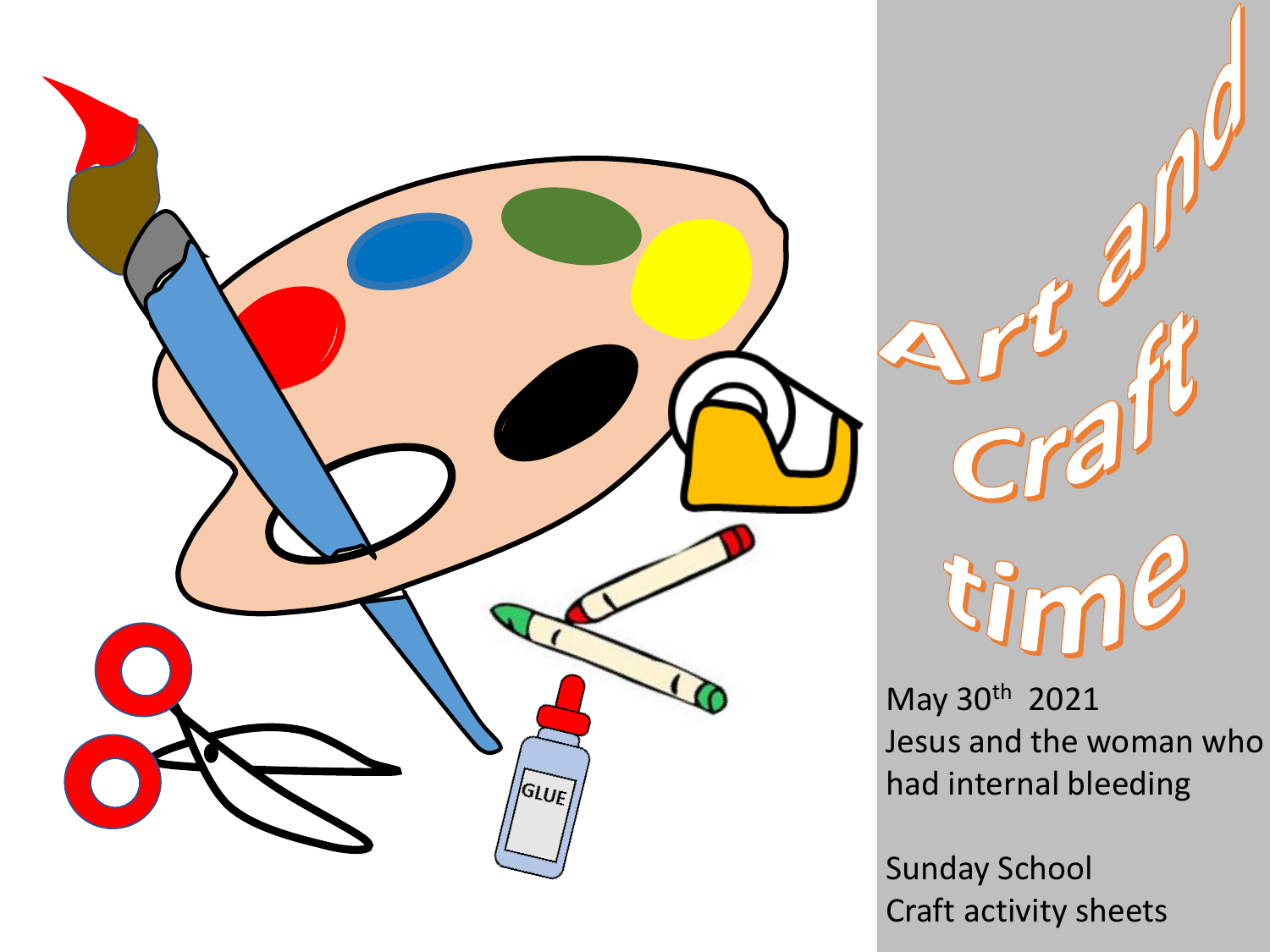## Juniors - Seniors

| Q                        | D  | V              | N            | F            | H            | M            | A | R | K           | $\qquad \qquad \blacksquare$ | 5              | $\qquad \qquad \blacksquare$ | $\vee$       | $\mathsf{S}$   | $\qquad \qquad \blacksquare$ | $\overline{2}$ | 4            | $\qquad \qquad \blacksquare$ | 3                 | $\overline{4}$ | K            |              |                                    |
|--------------------------|----|----------------|--------------|--------------|--------------|--------------|---|---|-------------|------------------------------|----------------|------------------------------|--------------|----------------|------------------------------|----------------|--------------|------------------------------|-------------------|----------------|--------------|--------------|------------------------------------|
| K                        | O  | F              |              | С            | $\mathsf{R}$ | $\mathsf{O}$ | W | D | $\mathsf C$ | Z                            | D              | С                            | Τ            | $\mathsf{R}$   | B                            | M              | $\mathsf{O}$ | E                            | $\mathsf{A}$      |                |              | N            |                                    |
| $\mathsf{R}$             | X  | W              | S            | H            | H            | $\mathsf{R}$ | Y |   | U           | D                            | Z              | U                            | E            | Q              |                              | B              | Q            | U                            | C                 | E              | L            | Τ            |                                    |
| U                        | Т  | F              | O            | K            | U            | F            | A | F | Z           | X                            | $\mathsf{C}$   | A                            | N            | N              | M                            | E              | V            |                              | Q                 | Z              | N            | E            |                                    |
| H                        | O  | S              | P            |              | Τ            | $\mathsf{A}$ | L | Z | Υ           | C                            |                | $\mathsf{R}$                 | B            | W              | M                            |                | D            | O                            |                   | Τ              | O            | $\mathsf{R}$ | Find the missing                   |
| G                        | U  | J              | A            | H            | W            |              | К | H | $\vee$      | A                            | A              | $\sf X$                      | H            | K              | E                            | A              | M            | M                            |                   | A              | $\vee$       | N            | words below and                    |
| H                        | С  | Τ              | Τ            | L            | Y            | Τ            | Q |   | W           | G                            | F              | D                            | P            | $\overline{O}$ | D                            |                | К            | J                            |                   | R              | К            | A            | circle then in the<br>word puzzle. |
| Τ                        | H. | A              | O            | $\mathsf{S}$ | E            | H            | X | G | P           | $\overline{O}$               | W              | E                            | $\mathsf{R}$ | F              |                              | S              | Z            | Q                            | T                 | G              | G            |              |                                    |
| E                        | E  | Q              | $\mathsf{F}$ | U            | Q            | B            | S | N | B           |                              | Τ              | N                            | E            | B              | A                            | M              |              | D                            | F                 | Y              | O            |              |                                    |
| P                        | D  | $\overline{O}$ |              | F            | G            | Τ            | Q |   | K           |                              | U              | $\mathsf{P}$                 | S            | Z              | T                            | $\mathsf{N}$   | D            | $\mathsf C$                  | P                 | A              | $\mathsf Z$  | B            | When you find one                  |
| X                        |    | C              | N            | F            | E            | $\mathsf{K}$ | B | K | $\cup$      | N                            | M              | A                            | $\mathsf S$  | X              | E                            | $\mathsf{R}$   | B            | O                            |                   | D              | P            | L            | see if you can                     |
| $\mathsf C$              | M  | $\mathsf{O}$   | N            | E            | Y            | N.           | L | A | X           | $\overline{\phantom{a}}$     | N              | S                            |              | F              |                              | Τ              | Τ            | W                            | $\overline{O}$    | R              | S            | E            |                                    |
| E                        | E  | F              | $\mathsf{V}$ | $\mathsf{R}$ | N            |              | O | X | U           | $\mathsf{P}$                 | Q              | L                            | N            | Z              | Y                            | Τ              | U            | W                            | F                 | W              |              | E            | remember the stor                  |
| L                        | T  | $\mathsf{R}$   |              |              | G            |              | F | D |             | E                            | N              | T                            | G            | P              |                              | B              | H            | V                            | Y                 | M              | M            | D            |                                    |
| Z                        | T  | M              | X            | N            | P            | R            |   | Y | H           | A                            | $\overline{O}$ | O                            | F            | H              | E                            | A              | L            | E                            | D                 | Y              | H            |              |                                    |
|                          | Y  | P              | X            | G            | M            | E            |   | L | X           | $\mathsf C$                  |                | $\mathsf{Z}$                 | P            | Y              | B                            | Y              | С            | Τ                            | $S_{\mathcal{C}}$ | E              |              | N            |                                    |
| G                        | M  |                | K            | D            | A            | U            | G | H | Τ           | E                            | R              | P                            | F            | V              | S                            | F              |              | $\mathsf C$                  | X                 | G              | $\mathsf{R}$ | G            |                                    |
| <b>HOSPITAL</b>          |    |                |              |              |              |              |   |   |             |                              |                | <b>DOCTORS</b>               |              |                |                              |                |              | <b>SUFFERING</b>             |                   |                |              |              | <b>FAITH</b>                       |
| <b>INTERNAL-BLEEDING</b> |    |                |              |              |              |              |   |   |             |                              | WORSE          |                              |              |                |                              |                |              | <b>HEALED</b>                |                   |                |              |              | <b>CROWD</b>                       |
| TOUCHED-ME               |    |                |              |              |              |              |   |   |             |                              | <b>POWER</b>   |                              |              |                |                              |                |              | <b>GO-IN-PEACE</b>           |                   |                |              |              | <b>IMMEDIATELY</b>                 |

When you find one see if you can remember the story

HOSPITAL INTERNAL-BLEEDING TOUCHED-ME **MONEY** 

DOCTORS **WORSE** POWER PRESSING SUFFERING **HEALED** GO-IN-PEACE DAUGHTER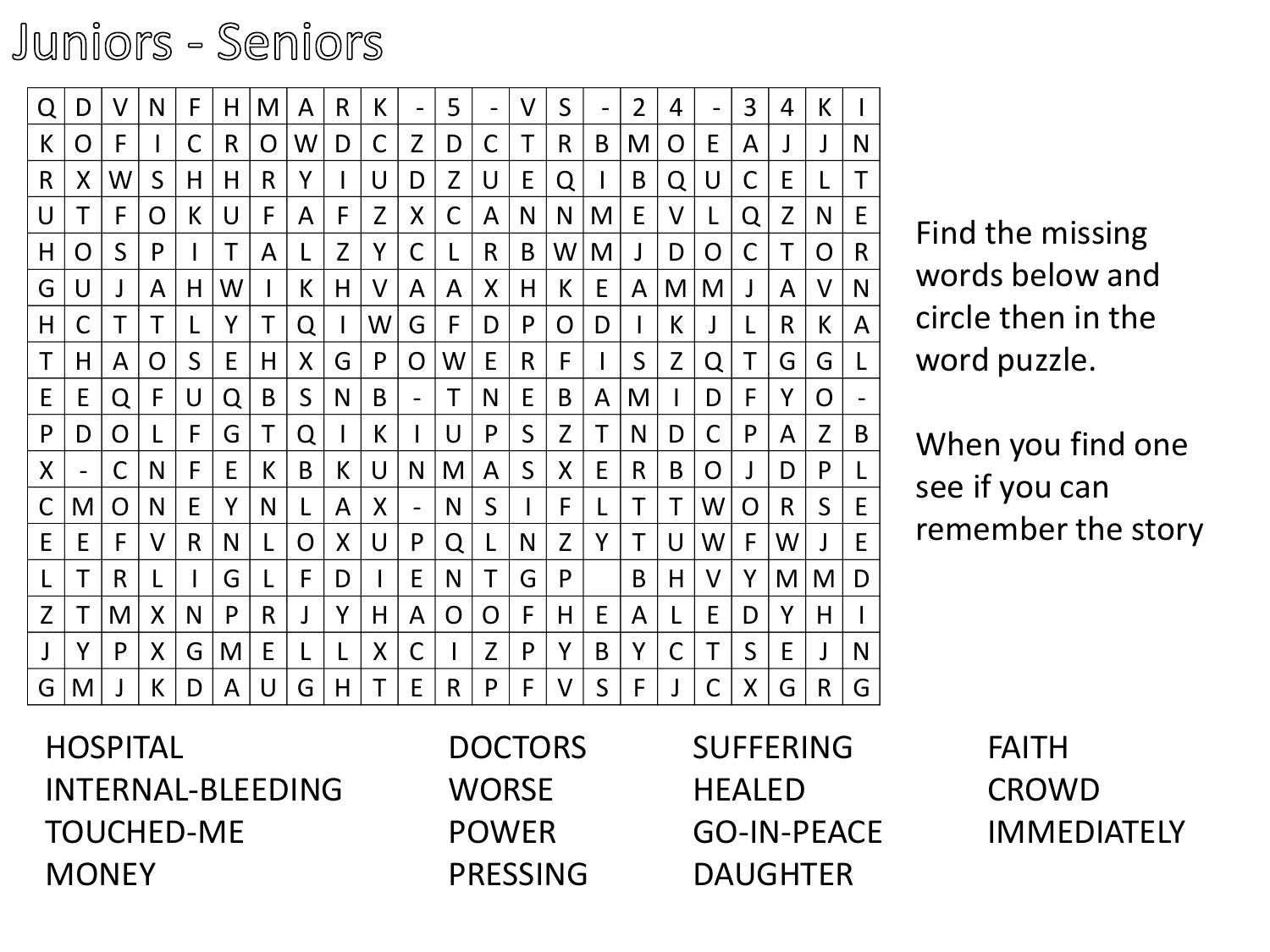Beginners — Juniors

Fit the wheel to this circle Fit the small GOD circle to the wheel Secure with a pin

Then rotate the wheel. Which picture allows the woman to get to the God.